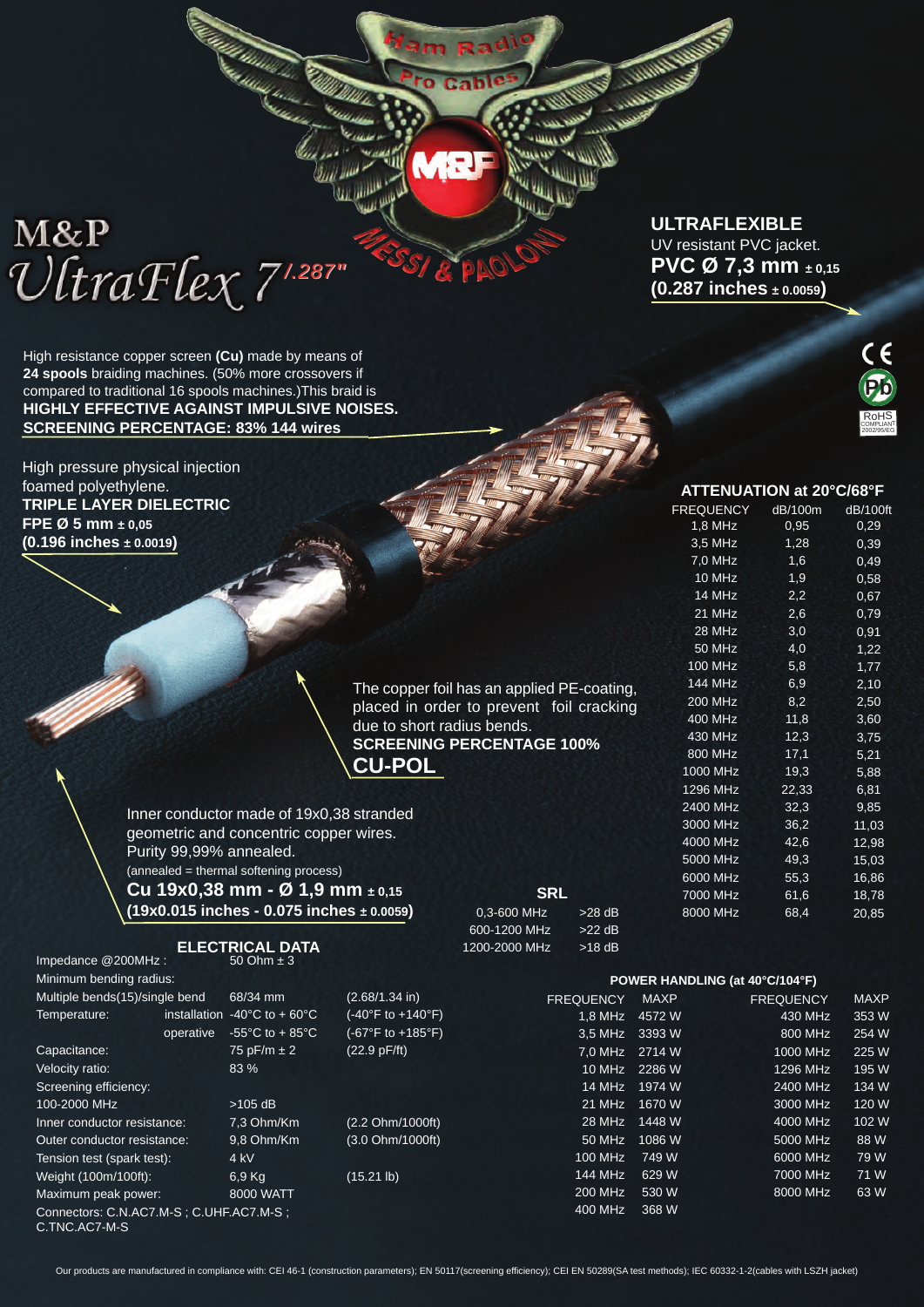

Given a power fed to the X value (any value expressed in Watts), the actual power output of the cable is shown in the table in the form of remaining percentage. (for example, if we use a cable such as M&P-ULTRAFLEX 7, entering 1000 Watts over a length of 35m, at a frequency of 144 MHz, there remains 57,3% of 1000). **For maximum applicable power, see the Power Handling of the cable concerned.** From these values, have already been deducted the SRL values, typical of each one of our models, for the respective frequencies.

**REMEMBER: Make sure to match the line accurately!**

|             | M&P-ULTRAFLEX 7 /.287" (HIGHFLEXX7) |      |      |      |      |      |      |      |      |      |      |      |      |      |                               |
|-------------|-------------------------------------|------|------|------|------|------|------|------|------|------|------|------|------|------|-------------------------------|
|             | length in meters                    |      |      |      |      |      |      |      |      |      |      |      |      |      |                               |
|             |                                     | 5    | 10   | 15   | 20   | 25   | 35   | 50   | 75   | 100  | 130  | 160  | 200  | 300  |                               |
|             | 3,5                                 | 98.8 | 97.9 | 96.9 | 95.9 | 94.9 | 93   | 90.1 | 85.6 | 81.3 | 76.4 | 71.7 | 66   | 53.7 |                               |
|             | 7                                   | 98.5 | 97.2 | 95.9 | 94.6 | 93.3 | 90.8 | 87.1 | 81.5 | 75.8 | 69.8 | 64.2 | 57.5 | 43.6 | Useful                        |
| (MHz)       | 14                                  | 97.6 | 95.2 | 93   | 90.8 | 86.6 | 84.4 | 78.5 | 69.6 | 61.6 | 53.3 | 46.1 | 38   | 23.4 |                               |
|             | 28                                  | 96.5 | 93.3 | 90.1 | 87.1 | 84.1 | 78.5 | 70.7 | 59.5 | 50   | 40.6 | 33   | 25   | 12.5 |                               |
|             | 50                                  | 95.4 | 91.1 | 87.1 | 83.1 | 79.3 | 72.9 | 63   | 50   | 39.7 | 30.1 | 22.8 | 15.7 | 6.2  | signal output (residual power |
|             | 144                                 | 92.3 | 85.2 | 78.7 | 72.7 | 67.2 | 57.3 | 45.1 | 30.8 | 20.3 | 12.6 | 7.8  | 4.1  |      |                               |
| Frequencies | 430                                 | 86.6 | 75   | 65.2 | 56.6 | 49   | 37   | 24.1 | 11.7 | 5.7  |      |      |      |      |                               |
|             | 1200                                | 77.6 | 60.6 | 47.3 | 36.9 | 28.9 | 17.3 | 8    |      |      |      |      |      |      |                               |
|             | 2400                                | 67.4 | 45.9 | 31.2 | 21   | 14   | 5.8  |      |      |      |      |      |      |      |                               |
|             | 3000                                | 63.4 | 40.9 | 26.1 | 16.4 | 9.9  |      |      |      |      |      |      |      |      |                               |
|             | 4000                                | 58.1 | 34.3 | 19.8 | 10.9 | 5.4  |      |      |      |      |      |      |      |      |                               |
|             | 5000                                | 52.7 | 28.2 | 14.2 | 6.3  |      |      |      |      |      |      |      |      |      | ಲ್ಲಿ                          |
|             | 6000                                | 48.9 | 24   | 10.8 | 3.9  |      |      |      |      |      |      |      |      |      |                               |

# **M&P-ULTRAFLEX 7 /.287" (Power Handling/Temperature)**

|                          | Temperature C° / F° |          |         |      |       |       |       |        |        |        |        |      |
|--------------------------|---------------------|----------|---------|------|-------|-------|-------|--------|--------|--------|--------|------|
|                          |                     | $-10/14$ | $-5/23$ | 0/32 | 10/50 | 20/68 | 30/86 | 40/104 | 50/122 | 60/140 | 70/158 |      |
|                          | 1,8                 | 6838     | 6838    | 6638 | 6217  | 5724  | 5138  | 4572   | 3900   | 3228   | 2560   |      |
|                          | 3,5                 | 5252     | 5076    | 4927 | 4614  | 4248  | 3814  | 3393   | 2894   | 2395   | 1900   |      |
|                          | $\overline{7}$      | 4202     | 4061    | 3941 | 3692  | 3398  | 3051  | 2714   | 2315   | 1916   | 1520   |      |
|                          | 10                  | 3538     | 3420    | 3319 | 3109  | 2862  | 2569  | 2286   | 1950   | 1614   | 1280   |      |
|                          | 14                  | 3056     | 2953    | 2866 | 2685  | 2472  | 2219  | 1974   | 1684   | 1394   | 1105   |      |
| (MHz)                    | 21                  | 2586     | 2499    | 2425 | 2272  | 2091  | 1878  | 1670   | 1425   | 1179   | 935    |      |
|                          | 28                  | 2241     | 2166    | 2102 | 1969  | 1812  | 1627  | 1448   | 1235   | 1022   | 811    |      |
|                          | 50                  | 1681     | 1624    | 1577 | 1477  | 1359  | 1220  | 1086   | 926    | 767    | 608    |      |
|                          | 100                 | 1159     | 1120    | 1087 | 1018  | 937   | 842   | 749    | 639    | 529    | 419    |      |
|                          | 144                 | 974      | 942     | 914  | 856   | 788   | 707   | 629    | 537    | 444    | 352    |      |
| Frequenze                | 200                 | 820      | 792     | 769  | 720   | 663   | 595   | 530    | 452    | 374    | 297    | WATT |
|                          | 400                 | 570      | 551     | 534  | 501   | 461   | 414   | 368    | 314    | 260    | 206    |      |
| $\overline{\phantom{0}}$ | 430                 | 547      | 528     | 513  | 480   | 442   | 397   | 353    | 301    | 249    | 198    |      |
|                          | 800                 | 393      | 380     | 369  | 345   | 318   | 285   | 254    | 217    | 179    | 142    |      |
|                          | 1000                | 348      | 337     | 327  | 306   | 282   | 253   | 225    | 192    | 159    | 126    |      |
| <b>Frequencies</b>       | 1296                | 301      | 291     | 283  | 265   | 244   | 219   | 195    | 166    | 137    | 109    |      |
|                          | 2400                | 208      | 201     | 195  | 183   | 168   | 151   | 134    | 115    | 95     | 75     |      |
|                          | 3000                | 186      | 179     | 174  | 163   | 150   | 135   | 120    | 102    | 85     | 67     |      |
|                          | 4000                | 158      | 153     | 148  | 139   | 128   | 115   | 102    | 87     | 72     | 57     |      |
|                          | 5000                | 136      | 132     | 128  | 120   | 110   | 99    | 88     | 75     | 62     | 49     |      |
|                          | 6000                | 122      | 117     | 114  | 107   | 98    | 88    | 79     | 67     | 55     | 44     |      |
|                          | 7000                | 109      | 105     | 102  | 96    | 88    | 79    | 71     | 60     | 50     | 39     |      |
|                          | 8000                | 98       | 95      | 92   | 86    | 79    | 71    | 63     | 54     | 45     | 36     |      |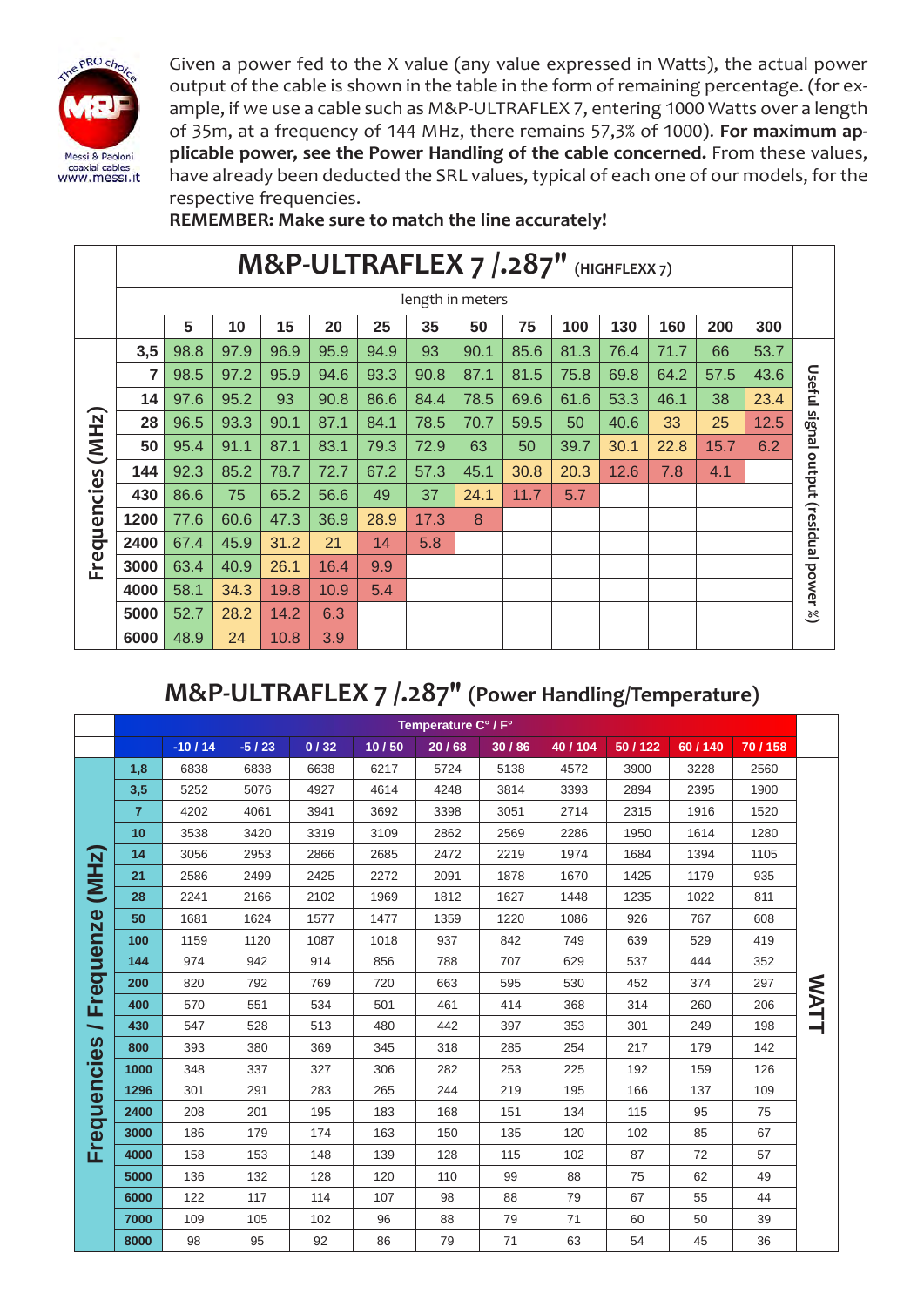### **Connector assembly**

### **Connector "N" type : C.N.AC7.M-S**



Insert in the cable compo-Insert component D after tely after, make a circular cut as shown in the picture. on the jacket at the indicated length shown in the caliber. (in mm) Subsequently remove it.





component the jacket. Flatten the wi-the caliber (mm). res as shown in the picture and cut the excess.



nents A, B, C and immedia- having opened the braid between the foil and the tape and dieletric for a and subsequently the central pin. Cut and remove the Insert one of the two teflon discs Solder the pin to the inner conductor, inserting tin in the provided hole. Avoid heating the pin for a too long time in order not to damage with excessive heat the cable dielectric (which is not made in teflon!)



as shown in the picture.

Insert the second teflon disc Insert the connector and fasten accurately until the o-ring present in component A, will be pressed against the connector body. Inside, the rubbercomponent C (pic. 1) will expand, granting optimal sealing against moisture and a perfect contact to ground.



4

 $7<sub>mm</sub>$ 



Cut made with special M&P scissors. Common scissors: remember to use a file in order to remove the c opper in excess. Make sure to follow the stranding direction.

In order to get rid of any burrs or ridges, scratch off in the inner conductor.

### **Connector "UHF" type : C.UHF.AC7.M-S**



Insert in the cable components A, Insert component D after having Push component D between the foil Cut and remove the tape and die-B, C and immediately after, make a opened the braid as shown in the and the braid until it stops against letric for a lenght as shown in the circular cut on the jacket at the indi-picture. cated length shown in the caliber (in mm). Subsequently remove it.





the jacket. Flatten the wires as shown picture. in the picture and cut the excess.





Insert the connector and solder it with tin to the inner conductor (see picture above). Avoid heating for a too long time in order not to damage with excessive heat the cable dielectric (which is not made in teflon!)

Fasten together the connector and component A, until it will be pressed against the connector body. Inside, the rubber component C (pic 1) will expand, granting optimal sealing against moisture and a perfect contact to ground.



Messi & Paoloni srl Via G. Conti 1 - 60131 - Ancona Tel. +39.0712861527 Fax. +39.0712861736 www.messi.it - info@messi.it